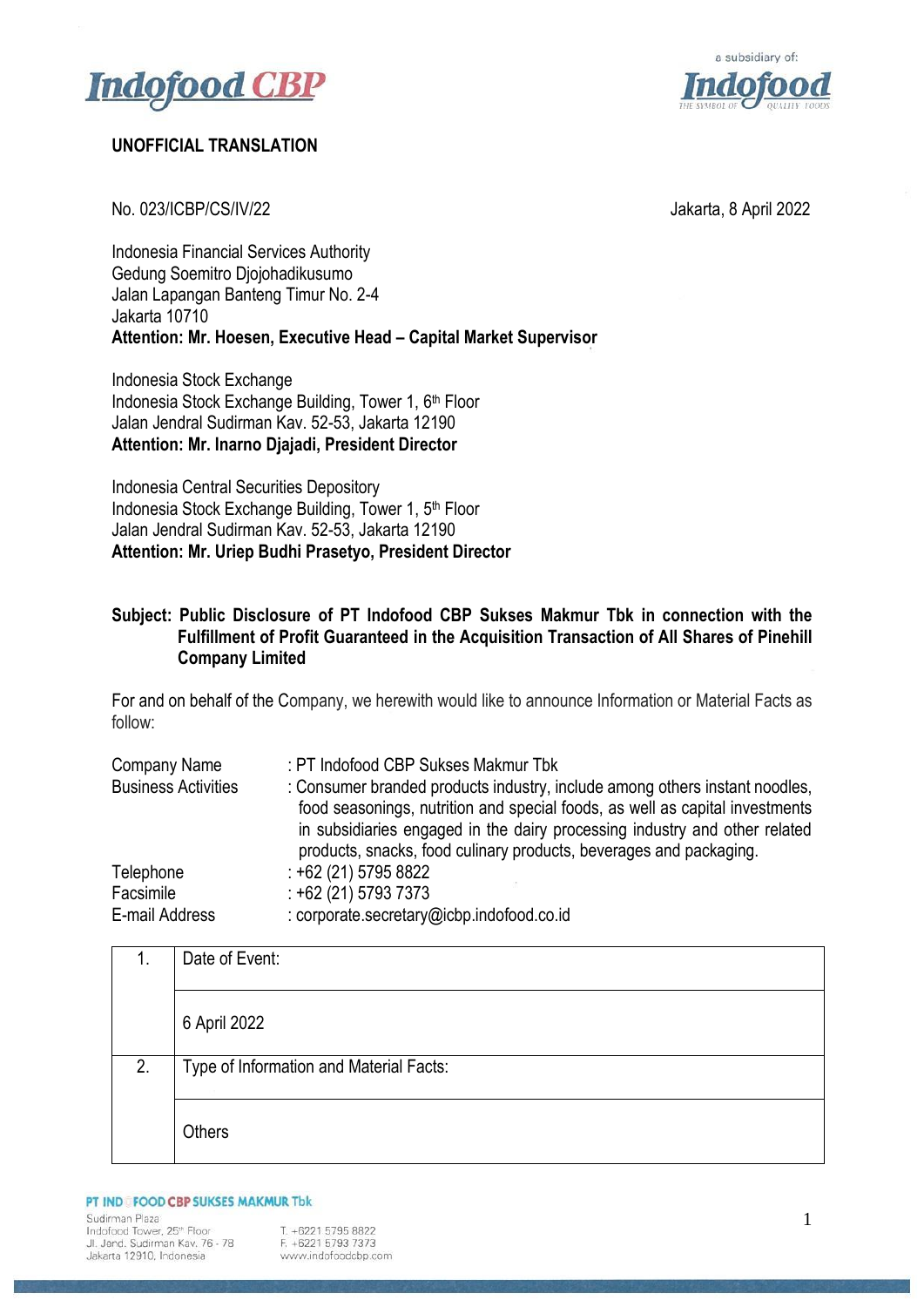



| 3. | Description of Information and Material Facts:                                                                                                                                                                                                                                                                                                                                                                                                                                                                                                                                                                                                                                                                                                                                                                                                                                                                                                                                                                                                                                              |  |  |
|----|---------------------------------------------------------------------------------------------------------------------------------------------------------------------------------------------------------------------------------------------------------------------------------------------------------------------------------------------------------------------------------------------------------------------------------------------------------------------------------------------------------------------------------------------------------------------------------------------------------------------------------------------------------------------------------------------------------------------------------------------------------------------------------------------------------------------------------------------------------------------------------------------------------------------------------------------------------------------------------------------------------------------------------------------------------------------------------------------|--|--|
|    | Referring to Public Disclosure of PT Indofood CBP Sukses Makmur Tbk (the "Company")<br>No. 093/ICBP/CS/VIII/20, regarding completion of proposed shares acquisition of Pinehill<br>Company Limited, dated 28 August 2020 (capitalized terms/definitions in this Public Disclosure<br>shall bear the same meaning as set out in the said Public Disclosure), the Company hereby<br>wishes to announce regarding the achievement of the Guaranteed Profit, where the average<br>annual NPAT of the Target Group for the Guaranteed Period (1 January 2020 to 31 December<br>2022) would be US\$128,500,000.- (one hundred twenty eight million and five hundred<br>thousand US Dollars) per annum, with a 5% (five percent) deviation tolerance.                                                                                                                                                                                                                                                                                                                                              |  |  |
|    | On 6 April 2022, the Parties have confirmed that based on the audited consolidated financial<br>report of the Target Group for the years ended 31 December 2021 and 31 December 2020<br>which has been audited by Pinebridge LLP as described in their report dated 28 March 2022,<br>the NPAT of the Target Group for the year ended on:<br>- 31 December 2020 was US\$110,031,105.- (one hundred ten million thirty one thousand one<br>hundred and five US Dollars); and<br>- 31 December 2021 was US\$140,305,397 .- (one hundred forty million three hundred five<br>thousand three hundred and ninety seven US Dollars);<br>then the average NPAT of the Target Group for the Guaranteed Period is US\$125,168,251.<br>(one hundred twenty five million one hundred sixty eight thousand two hundred and fifty one<br>US Dollars) therefore the Guaranteed Profit is achieved since the average NPAT of the Target<br>Group for the Guaranteed Period as mentioned above is within the 5% (five percent) deviation,<br>then no adjustment of the Purchase Consideration will be made. |  |  |
|    | Therefore, the Company will pay the Retention Amount in the aggregate amount of<br>US\$650,000,000.- (six hundred and fifty million US Dollars) together with a one-time<br>compensation of 2.63% (two point sixty three percent) of the Retention Amount to the each of<br>the Sellers in proportion to their share of the equity.                                                                                                                                                                                                                                                                                                                                                                                                                                                                                                                                                                                                                                                                                                                                                         |  |  |
|    | This disclosure is submitted in compliance with the Indonesia Financial Services Authority<br>Regulation No. 31/POJK.04/2015 dated 16 December 2015 regarding Disclosure of Material<br>Information or Facts by Issuers and Public Companies, and Indonesia Stock Exchange<br>Regulation.                                                                                                                                                                                                                                                                                                                                                                                                                                                                                                                                                                                                                                                                                                                                                                                                   |  |  |
| 4. | The impact of event, information or material facts to the operational activities, legal, financial<br>condition or the Company's business:                                                                                                                                                                                                                                                                                                                                                                                                                                                                                                                                                                                                                                                                                                                                                                                                                                                                                                                                                  |  |  |
|    |                                                                                                                                                                                                                                                                                                                                                                                                                                                                                                                                                                                                                                                                                                                                                                                                                                                                                                                                                                                                                                                                                             |  |  |
| 5. | Others:                                                                                                                                                                                                                                                                                                                                                                                                                                                                                                                                                                                                                                                                                                                                                                                                                                                                                                                                                                                                                                                                                     |  |  |
|    |                                                                                                                                                                                                                                                                                                                                                                                                                                                                                                                                                                                                                                                                                                                                                                                                                                                                                                                                                                                                                                                                                             |  |  |